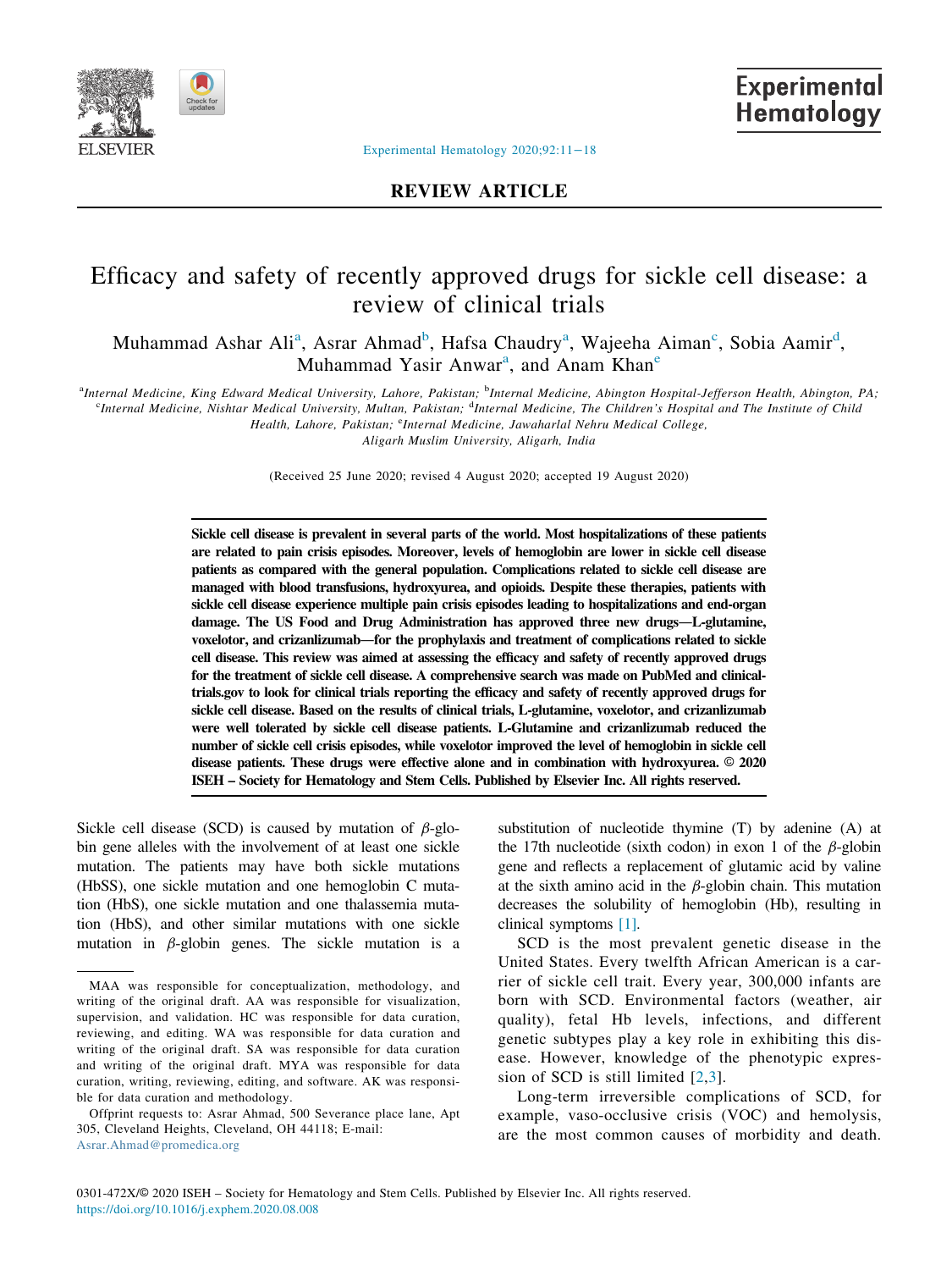Affected red blood cells (RBCs) in SCD have a shorter life span, resulting in chronic hemolytic anemia. Chronic hemolysis leads to compensatory changes such as an increase in RBC formation and adjustment to lower Hb levels. These modifications are beneficial for the survival of SCD patients. VOC occurs because of multiple changes in the adhesion of sickle RBCs to the endothelial cells of vessels and the activation of inflammatory and hemostatic mechanisms. Hydroxyurea, RBC transfusion, and opioids are the treatments commonly used to manage these symptoms [\[4\]](#page-6-3).

Hydroxyurea increases  $\gamma$ -globin gene expression, which causes a shift in gene expression away from the  $\beta$ -globin gene. This shift in gene expression results in a higher level of fetal Hb (HbF:  $\alpha_2 \gamma_2$ ), and a reduction in the production of adult Hb (HbA:  $\alpha_2\beta_2$ ). Patients taking hydroxyurea can experience gastrointestinal toxicity, such as nausea and anorexia, but the significant adverse effect is myelosuppression [[5](#page-6-4)[,6\]](#page-6-5).

RBC transfusion can be life-saving in VOC, red cell aplasia, or splenic sequestration. But RBC transfusion has its adverse effects as well, for example, excessive iron storage, allo-immunization, infections related to transfusion, and hyperviscosity. Curative treatment options for SCD are hematopoietic stem cell transplantation (HSCT) and gene therapy [\[7](#page-6-6),[8](#page-6-7)].

The U.S. Food and Drug Administration (FDA) has approved three novel drugs for the treatment of sickle cell complications in recent years. L-Glutamine is the oldest of the three drugs. The FDA approved L-glutamine for the treatment of complications of SCD in July 2017. L-Glutamine is an amino acid required in the production of NAD (nicotinamide adenine), which is a cofactor in the reduction−oxidation reactions in the body. Oxidative stress is proven to be a critical factor in the pathophysiology of SCD [\[9\]](#page-6-8). It has been reported that supplementation with L-glutamine in patients with SCD increases the intracellular concentration of NAD within the sickle cells [\[10\].](#page-6-9)

The FDA approved voxelotor and crizanlizumab for the treatment of complications of SCD in November 2019. Voxelotor is a hemoglobin modulator. It binds to the hemoglobin and increases its affinity for oxygen. Increased affinity for oxygen stabilizes the sickle cell hemoglobin and prevents polymerization [\[11\]](#page-6-10). The FDA approved voxelotor for SCD patients above 12 years of age. It is considered for patients who are refractory to hydroxyurea therapy or cannot tolerate hydroxyurea therapy or as an additional therapy in patients with worsening anemia [\[12\]](#page-6-11).

Crizanlizumab is a humanized monoclonal antibody that binds P-selectin. P-Selectin is the primary mediator of the vaso-occlusive crisis in SCD. P-Selectin binds with its ligand P-selectin glycoprotein-1 (PSGL-1), an adhesion molecule. They capture leukocytes,

which then activate platelets and form aggregates with sickled erythrocytes. These aggregates block vessels and lead to sickle cell pain crisis. The FDA approved this drug for patients above 16 years of age  $[13-15]$  $[13-15]$ .

This review was aimed at assessing the efficacy and safety of new drugs, that is, L-glutamine, voxelotor, and crizanlizumab, for sickle cell disease.

#### Methods

A comprehensive search was performed on PubMed and Clinical-Trials.gov with the key words "voxelotor" OR "crizanlizumab" OR "glutamine" AND "sickle cell anemia" by June 5, 2020. One article was added through citation analysis—[Supplementary Table](#page-8-0) [E1,](#page-8-0) online only, available at [www.exphem.org.](http://www.exphem.org)

#### Inclusion and exclusion criteria

All clinical trials providing efficacy (change in hemoglobin, change in reticulocyte count, change in vaso-occlusive crisis episodes, etc.) and safety (treatment-related adverse effects) were included. All preclinical studies, case reports, case series, reviews, meta-analyses, and clinical trials not providing the efficacy and safety of drugs in SCD were excluded.

#### Data extraction

Information regarding the efficacy (change in hemoglobin, change in reticulocyte count, change in indirect bilirubin, change in vaso-occlusive crisis episodes, etc.) and safety (treatment-related adverse effects) were extracted from the selected clinical trials.

#### Risk of bias assessment

The Cochrane collaboration tool [\[16\]](#page-6-13) was used by two researchers (WA and MYA) for the quality of bias assessment in randomized clinical trials. Disagreements were settled by a third researcher (MAA).

#### **Results**

One hundred eleven articles were identified through a search on PubMed and clinicaltrials.gov. A total of seven clinical trials (two phase III, three phase II, and one pilot study) with 976 participants were selected based on inclusion criteria.

## Risk of bias

The risk of bias was unclear in the 2014 trial by Nii-hara et al. [\[17\]](#page-6-14) and high in the 2018 study by Niihara et al. [\[18\]](#page-6-15) on L-Glutamine. For voxelotor, the risk was high in the trial by Howard et al. [\[19\]](#page-6-16) and low in the trial by Vichinsky et al. [\[20\].](#page-6-17) For crizanlizumab, the risk was high in trials by Ataga et al. [\[21\]](#page-6-18) and Kutlar et al. [\[22\]](#page-6-19) [\(Figure 1](#page-2-0)).

### L-Glutamine

The results of the pilot study were reported in 1998 by Niihara et al. [\[23\].](#page-6-20) This study included only seven patients (age 19−60 years) who were administered 30 g of L-glutamine orally each day for 4 weeks. The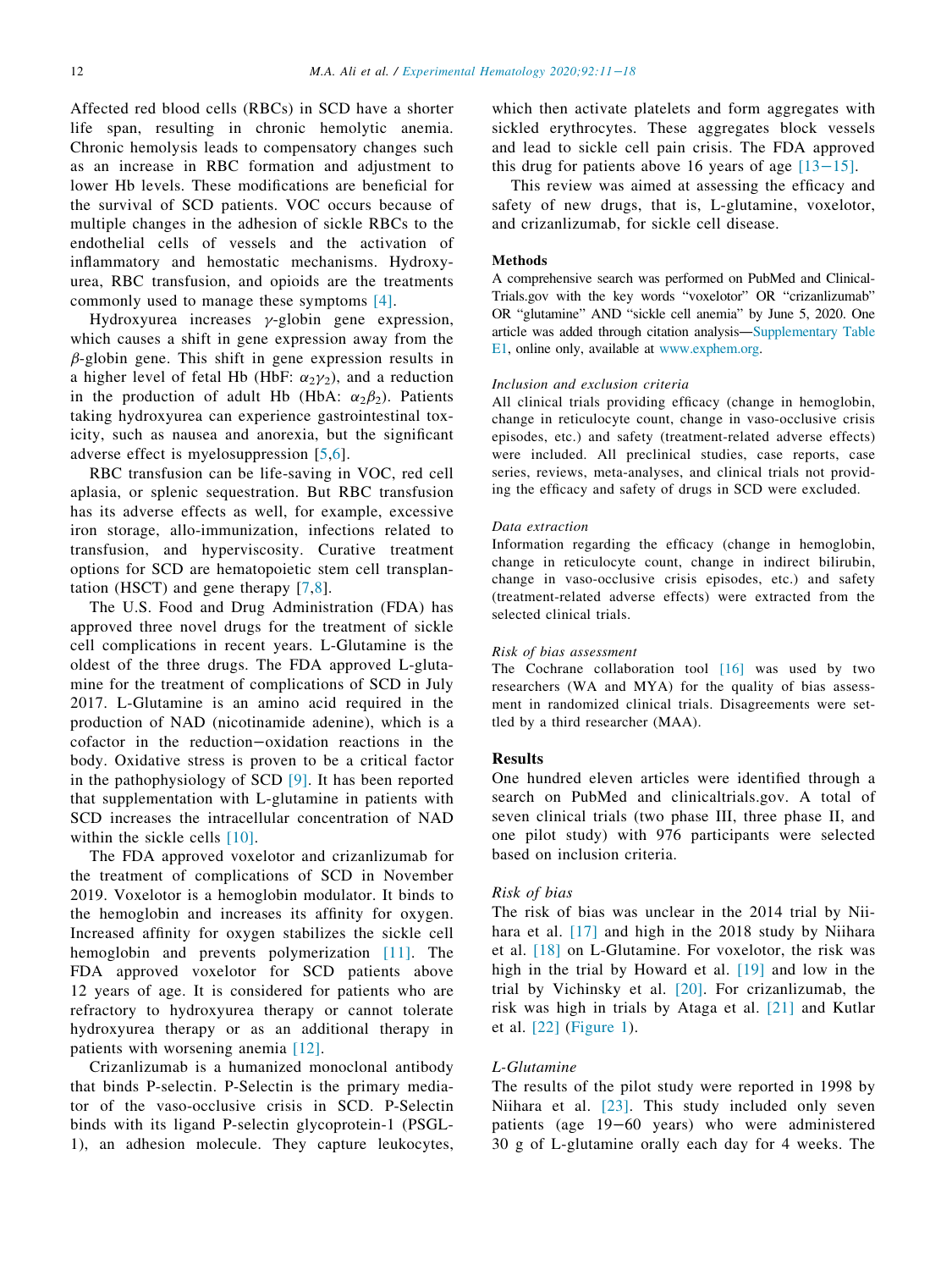<span id="page-2-0"></span>

Figure 1. Cochrane risk of bias assessment.

primary endpoints of this study were the change in NADH levels and NAD redox potential. The total NADH level increased from 47.5 to 72.1 nmol/mL  $(p < 0.01)$ . The NAD redox potential also increased significantly from 47.2 to 62.1 ( $p < 0.01$ ). The mean hemoglobin level did not significantly change from baseline; the Hb was 8.5 mg/dL at baseline and 8.7 mg/dL at 4 weeks for the study population. In addition to the changes in these levels, the study also included some patient-reported outcomes. All patients reported an increase in energy level and a decrease in chronic pain levels. None of the patients reported any adverse events associated with L-glutamine.

In the phase II trial reported in 2014  $[17]$ , outcomes were reported for a total of 62 patients (aged 9−58 years) with SCD who had a history of painful sickle cell crisis. Of these patients, 33 were administered Lglutamine, and 29 were administered a placebo. The patients were followed up for 53 weeks, and the outcomes were reported at 48 weeks. At week 48, the mean number of events for painful sickle cell crisis was 4.5 for the L-glutamine group and 10.8 for the placebo group, with a  $p$  value of 0.076 for the difference between the two groups. The study also reported the mean number of events for hospitalization for sickle cell pain, which was 1.5 in the L-glutamine group and 2.3 for the placebo group ( $p = 0.072$ ). Treatment-related adverse events (TRAEs) occurred in 8.1% of the L-glutamine group and 9.1% of the placebo group.

In 2018, a phase III study  $[18]$  was conducted to assess the efficacy of L-glutamine in improving SCD. In this randomized controlled trial, a total of 230 patients (aged 5−58 years) were assigned in a 2:1 ratio to L-glutamine  $(n = 152)$ and placebo  $(n = 78)$ , with most of the patients receiving concomitant hydroxyurea as well. The patients in the L-glutamine group were administered 0.3 g/kg glutamine powder twice daily. The total treatment duration was 48 weeks, and the overall trial duration was 53 weeks. This trial showed statistically significant results. The mean numbers of pain crises in the L-glutamine and placebo groups were 3.2 and 3.9, respectively, with a  $p$  value of 0.005, proving the results to be statistically significant. The mean numbers of hospitalizations for sickle cell-related pain were 2.3 in the L-glutamine group and 3.0 in the placebo group, with a  $p$  value of 0.005, proving the difference between the two groups to be statistically significant. The improvement in hemoglobin levels, hematocrit levels, and reticulocyte count between the drug and placebo groups was not significant statistically. TRAEs were higher in the placebo group as compared with the L-glutamine group, indicating that it is safe to administer L-glutamine [\(Table 1\)](#page-3-0)

#### Voxelotor

In the phase I/II trial of Howard et al. 2019 [\[19\]](#page-6-16), different doses of voxelotor were used in 54 SCD patients 18−60 years of age. In the 28-day follow-up  $(n = 16)$ , the median change in hemoglobin was 0.4 g/dL with the 1,000-mg dose of voxelotor, 0.7 g/dL with 700 mg of voxelotor, 0 with 500 mg of voxelotor, and  $-0.1$  g/dL with placebo. The difference was statistically significant. For markers of hemolysis, with 1,000 mg of voxelotor, the median percentage changes in the reticulocyte count, unconjugated bilirubin, and LDH were  $-49.9\%, -56.3\%,$  and  $-12.4\%$ , respectively, versus changes in the placebo group of  $9.0\%$ ,  $-3.6\%$ , and  $-6.6\%$ . The difference in changes in reticulocyte count and unconjugated bilirubin between 1000 mg and placebo was statistically significant. In the case of patients given voxelotor, vaso-occlusive episodes were reported when the patients were off-treatment. No grade 3 adverse effects were reported in this trial.

In 2019, Vichinsky et al. [\[20\]](#page-6-17) conducted a phase III, placebo-controlled, double-blinded trial on patients aged 12−65 years with SCD treated with different doses of voxelotor, with a follow up of 24 weeks  $(N = 274)$ . The least-squares (LS) mean changes in hemoglobin were 1.1, 0.6, and  $-0.1$  g/dL in the 1,500mg voxelotor  $(n = 90)$ , 900-mg voxelotor  $(n = 92)$  and placebo  $(n = 92)$  groups, respectively  $(p < 0.001)$ . Among markers of hemolysis, the LS means of changes in reticulocyte count, indirect bilirubin, and LDH were  $-19.9\%$ ,  $-29.1\%$ , and  $-4.5\%$ , respectively, in 1,500mg voxelotor group,  $-1.3\%$ ,  $-20.3\%$ , and  $1.4\%$ , respectively, in the 900-mg voxelotor group, and 4.5%,  $-3.2\%$ , and 3.4% in the placebo group, respectively. The differences in mean change in reticulocyte count and indirect bilirubin among were significant in the 1,500-mg voxelotor and placebo groups. The difference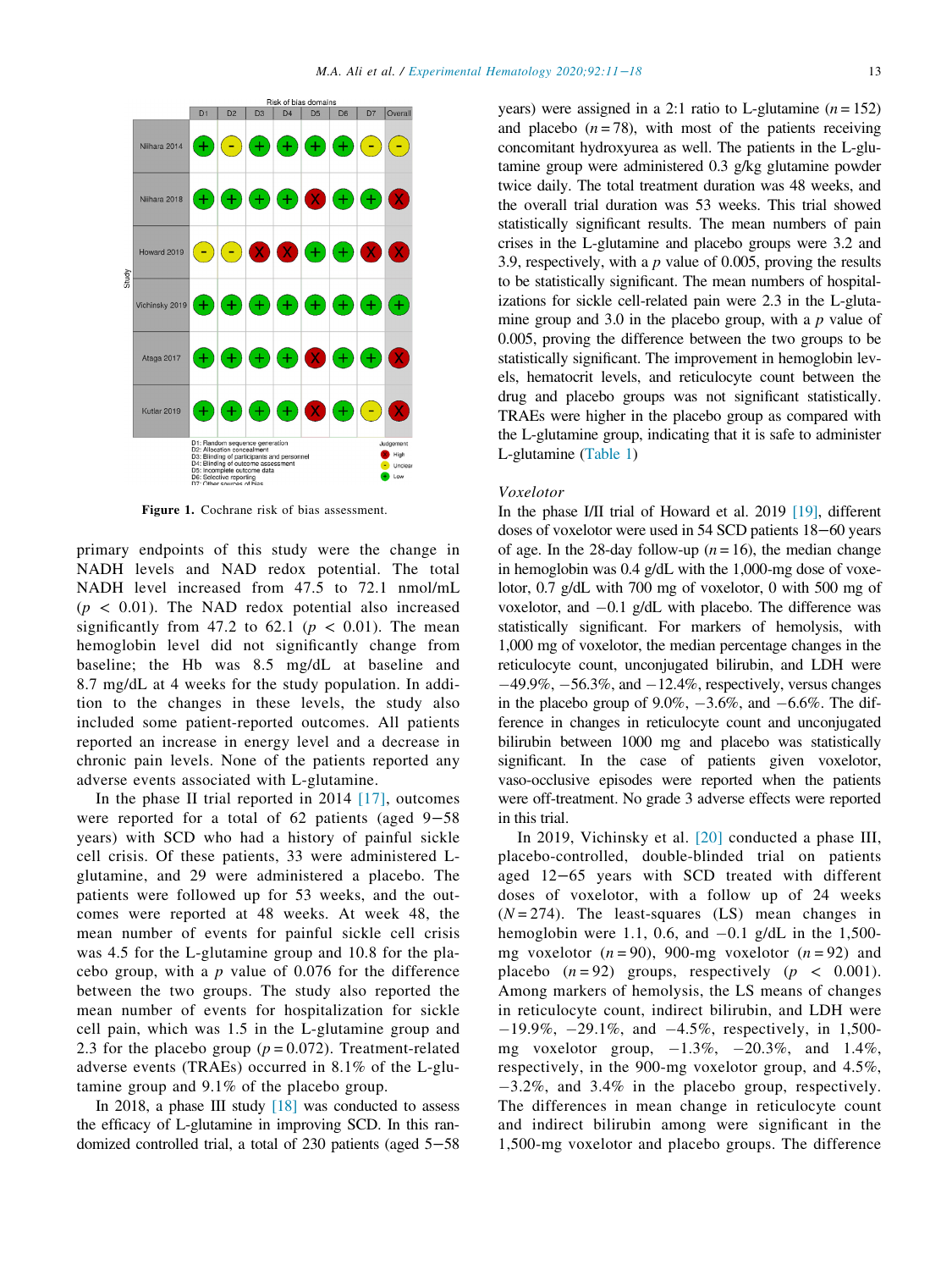<span id="page-3-0"></span>

|  | Table 1. Efficacy and safety of new drugs of sickle cell disease |  |  |  |  |  |  |  |  |
|--|------------------------------------------------------------------|--|--|--|--|--|--|--|--|
|--|------------------------------------------------------------------|--|--|--|--|--|--|--|--|

| Trial                                                                                    | Vaso-occlusive crisis                                                                                                                                         | Hemoglobin levels                                                                               | Markers of hemolysis                                                                       | Adverse events                                   |
|------------------------------------------------------------------------------------------|---------------------------------------------------------------------------------------------------------------------------------------------------------------|-------------------------------------------------------------------------------------------------|--------------------------------------------------------------------------------------------|--------------------------------------------------|
|                                                                                          |                                                                                                                                                               | L-Glutamine                                                                                     |                                                                                            |                                                  |
| Niihara et al. 1998 [23]<br>Pilot study                                                  | Decrease in chronic pain<br>levels in all patients                                                                                                            | No change in hemoglobin<br>levels                                                               | Not assessed                                                                               | Drug was well tolerated                          |
| Niihara et al. 2014 [17]<br>Phase II randomized trial<br>NCT00125788                     | Mean number of crisis<br>episodes in drug group<br>was half that in placebo<br>group $(p = 0.07)$                                                             | Not assessed                                                                                    | Not assessed                                                                               | TRAEs were similar in<br>drug and placebo groups |
| Niihara et al. 2018 [18]<br>Phase III randomized trial<br>NCT01179217                    | Statistically significant dif- Difference not statistically<br>ference in mean crisis<br>episodes in favor of drug<br>group as compared with<br>placebo group | significant between drug<br>and placebo groups                                                  | Difference not statistically<br>significant between drug<br>and placebo groups             | TRAEs were similar in<br>drug and placebo groups |
|                                                                                          |                                                                                                                                                               | Voxelotor                                                                                       |                                                                                            |                                                  |
| Howard et al. 2019 [19]<br>Phase I/II randomized trial<br>NCT02285088<br>NCT03041909     | No crisis episode during<br>treatment with drug                                                                                                               | Improved significantly in<br>drug groups as compared<br>with placebo group                      | Improved significantly in<br>drug groups as compared<br>with placebo group<br>(except LDH) | TRAEs were similar in<br>drug and placebo groups |
| Vinchinsky et al. $2019$ [20]<br>Phase III randomized trial<br>NCT03036813               | No statistically significant<br>difference between drug<br>and placebo groups                                                                                 | Improved significantly in<br>drug groups as compared<br>with placebo group                      | Improved significantly in<br>drug groups as compared<br>with placebo group<br>(except LDH) | TRAEs were similar in<br>drug and placebo groups |
| Ataga et al. 2017 [21]<br>Phase II randomized trial<br>NCT01895361                       | Improved significantly in<br>favor of drug group as<br>compared with placebo<br>group                                                                         | Crizanlizumab<br>Difference not statistically<br>significant between drug<br>and placebo groups | Difference not statistically<br>significant between drug<br>and placebo groups             | TRAEs were similar in<br>drug and placebo groups |
| Kutlar et al. 2019 [22]<br>Phase II randomized trial<br>NCT01895361 Post hoc<br>analysis | Reduced percentage of<br>crisis episodes in drug<br>group as compared with<br>placebo group                                                                   | Not assessed                                                                                    | Not assessed                                                                               | Not assessed                                     |

in vaso-occlusive crisis episodes in the three groups was not significant. Treatment-related adverse events were reported in 94%, 93%, and 89% of participants in the 1,500-mg, 700-mg, and placebo groups, respectively ([Table 1](#page-3-0)).

## Crizanlizumab

A phase II double-blinded, placebo-controlled study was performed by Ataga et al. [\[21\]](#page-6-18) on the efficacy and safety of crizanlizumab. The total population was 198 and the median age 29 (range: 16−63); and 55% were females. Sixty-two percent of participants had concomitant hydroxyurea use. The total population  $(N = 198)$  was divided into high-dose crizanlizumab (group 1,  $n = 67$ ), low-dose crizanlizumab (group 2,  $n = 66$ ), and placebo (group 3,  $n = 65$ ). Of 198 participants, 129 completed the trial. Thirty-six percent of participants in group 1, 18% of participants in group 2, and 17% of participants in group 3 had no vaso-occlusive crisis during the treatment phase. The median crisis rate was 1.04 in group 1 versus 2.18 group 3 ( $p = 0.02$ ). The median rate of days hospitalized was 4/year in group 1 versus 6.87/year in group 3 ( $p = 0.45$ ). The median time to first crisis was 4.07 months in group 1 versus 1.38 months in group 3  $(p = 0.001)$ . In the high-dose crizanlizumab group, the rate of uncomplicated crises per year was 62.9% lower as compared with the placebo group. Serious adverse events occurred in

26%, 33%, and 27% of participants in groups 1, 2, and 3, respectively. The differences in changes in hemoglobin levels and markers of hemolysis between the drug and placebo groups were not statistically significant.

Kutlar et al. [\[22\]](#page-6-19) conducted a post hoc descriptive analysis of the phase II analysis on the SUSTAIN study on crizanlizumab. The total number of participants was 132, and the age range was 16−65 years. In this post hoc analysis,  $N1 = 67$  patients were assigned to the crizanlizumab group (group 1) and  $N2 = 65$  to the placebo group (group 2). The median duration of treatment was 52 weeks with the 5 mg/kg dose of crizanlizumab. Over the course of the study, 35.8% of participants in group 1 versus 16.9% of participants in the placebo group did not experience a VOC. Results were consistent in the subgroups as well. Crizanlizumab also decreased the time to first VOC in the HbSS group to 4.7 months versus 1.12 months in the placebo group and that in the hydroxyurea group to 5.68 months versus 2.86 months in the placebo group. No results were conducted on adverse events because the incidence of events was too low to provide subgroup analysis [\(Table 1](#page-3-0)).

## Ongoing clinical trials

There are 11 ongoing clinical trials on these drugs, with 1,288 participants registered on ClinicalTrials.gov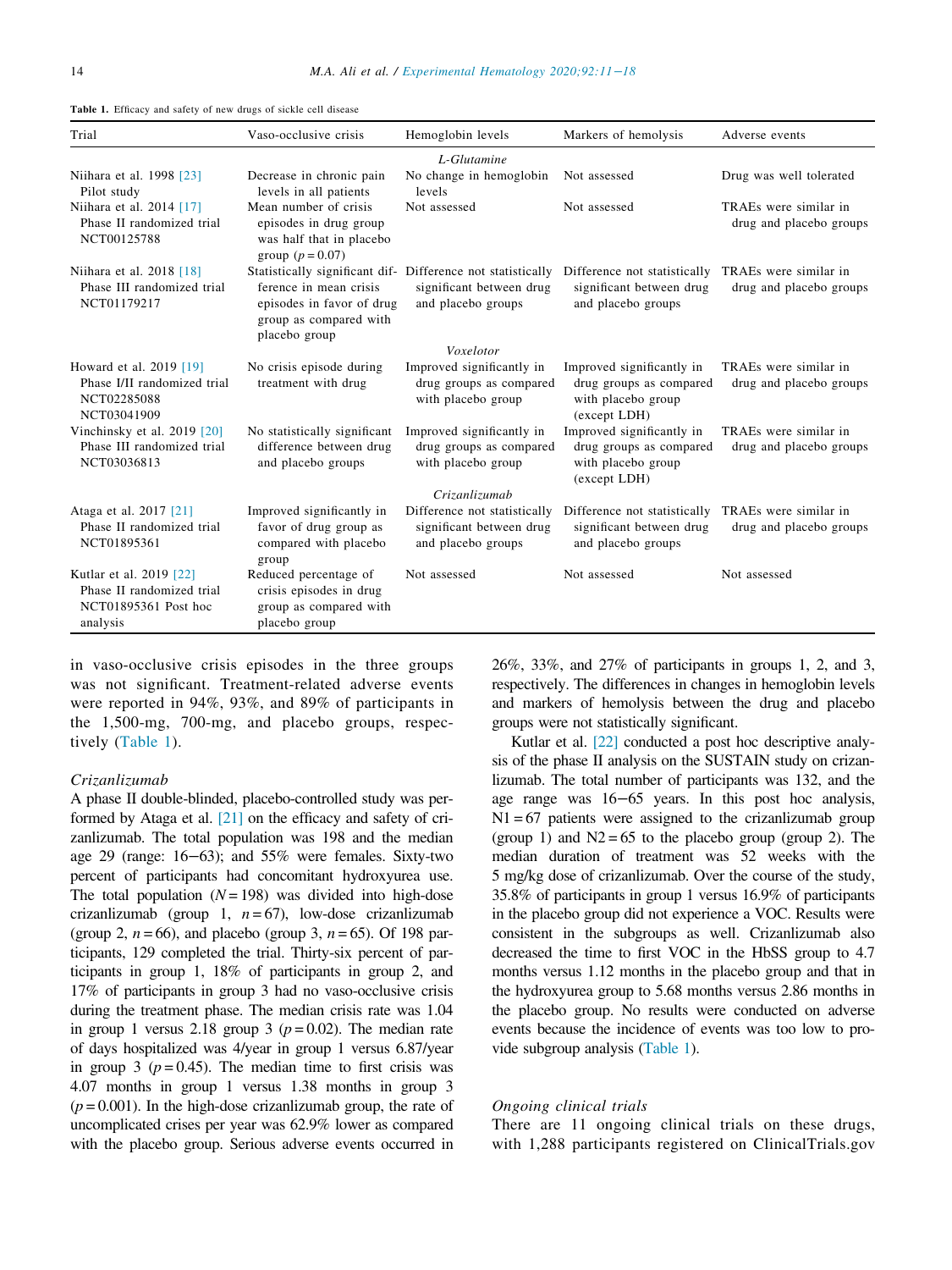<span id="page-4-0"></span>Table 2. Ongoing clinical trials

| Trial       | Phase       | N   | Objective                                                                                                                            | Year of completion |
|-------------|-------------|-----|--------------------------------------------------------------------------------------------------------------------------------------|--------------------|
| NCT03814746 | Ш           | 240 | Efficacy and safety of two doses of crizantizumab versus placebo, in adolescent<br>and adult SCD patients with vaso-occlusive crises | 2027               |
| NCT03474965 | П           | 100 | Efficacy and safety of crizanlizumab in pediatric patients with vaso-occlusive<br>crises                                             | 2023               |
| NCT04053764 | H           | 170 | Effect of crizanizumab + standard therapy renal function in CKD patients                                                             | 2022               |
| NCT03264989 | H           | 57  | PK/PD of crizanlizumab in sickle cell patients                                                                                       | 2021               |
| NCT03938454 | П           | 56  | Efficacy and safety of crizanlizumab in SCD patients with priapism                                                                   | 2022               |
| NCT03573882 | Ш           | 179 | Long-term treatment efficacy of voxelotor and disease progression in SCD patients                                                    | 2024               |
| NCT04218084 | Ш           | 224 | Efficacy and safety of voxelotor in SCD pediatric patients                                                                           | 2026               |
| NCT04188509 | Ш           | 50  | Extension study for efficacy of voxelotor and disease complications in SCD pedi-<br>atric patients                                   | 2026               |
| NCT04247594 | $_{\rm II}$ | 45  | Safety and tolerability at higher doses of voxelotor in SCD patients                                                                 | 2021               |
| NCT04335721 | 1/11        | 12  | Efficacy, safety, and CKD progression in SCD patients with CKD                                                                       | 2024               |
| NCT02850406 | П           | 155 | Efficacy and safety of voxelotor in SCD pediatric patients                                                                           | 2022               |

[24−[34\]](#page-7-0). Four of them are phase III clinical trials [\(Table 2\)](#page-4-0).

## Discussion

Hematopoietic stem cell transplantation (HSCT) with fully matched donors is the most effective treatment available for SCD, especially for patients refractory to hydroxyurea. However, the complications of stem cell transplantation, unavailability of suitable donors, financial burden, and insufficient stem cell transplant centers in certain parts of the world limit the use of HSCT [\[35](#page-7-1) −[37\]](#page-7-1). Therefore, almost all new therapies and further avenues of exploration are directed toward the reduction of adverse events encountered in SCD to improve the quality of life. The main aim is to reduce pain crises and number of hospitalizations as well as improve hemoglobin levels in these patients.

In the past, hydroxyurea was the only drug available for SCD, along with supportive therapy (hydration, opioids) and blood transfusions. Hydroxyurea was approved in 1998. Although it has clinical efficacy and has been to decrease hospitalizations to 47% and pain crises to 43% [\[38\],](#page-7-2) adherence to hydroxyurea always remained a challenge [\[39\]](#page-7-3). Moreover, patients taking hydroxyurea still experience end-organ damage, crisis episodes, and decreased life expectancy [\[40\].](#page-7-4)

The trials on L-glutamine use in SCD patients paved the way for FDA's approval of L-glutamine. In preclinical studies, it was found that sickle RBCs transport threefold more glutamine as compared with reticulocyte controls [\[41\]](#page-7-5). Similarly, in a trial on the pharmacokinetics (PK)/pharmacodynamics (PD) of oral glutamine supplementation, increased glutamine and arginine levels in RBCs were noted [\[42\]](#page-7-6).

1pt?>In the pilot study in 1998, almost all patients reported improvement in quality of life, although the study was not randomized, and the sample size was quite small. The statistically significant improvement in NADH levels in the participants using L-glutamine laid the foundation for further trials investigating the efficacy of L-glutamine. In the phase II clinical trial, the reduction in the mean number of hospitalizations was statistically significant in the L-glutamine drug group as compared with the placebo group at 24 weeks of follow-up. Although there were a decrease in hospital admissions and painful sickle cell crisis events at 48 weeks of follow-up, there was no statistically significant difference between the L-glutamine and the placebo groups, possibly because of the smaller sample size in that study. In the phase III clinical trial, the difference in sickle cell crisis episodes between the L-glutamine and placebo groups was statistically significant. Most of the patients in this trial were administered hydroxyurea concomitantly, as its benefits are well documented and proven [\[43\].](#page-7-7) Subgroup analysis with and without hydroxyurea also revealed a statistically significant difference between the L-glutamine and placebo groups regardless of hydroxyurea usage.

As far as the safety profile is concerned, L-glutamine has shown promising safety results in all these trials. There were no serious adverse events reported in any of the trials that could be attributed to L-glutamine use; however, patients with co-morbidities were not included in these clinical trials.

In the phase I/II clinical trial, voxelotor exhibited a substantial, durable, and rapid reduction in hemolysis in the limited number of patients. The affinity of oxygen, hemoglobin levels, and markers of hemolysis showed improvement in a dose-dependent fashion. The reduction in hemolysis was independent of hydroxyurea use. The maximum dose used was 1,000 mg. The adverse events in voxelotor groups were comparable to those in the placebo group without any safety concerns. In the phase III trial, an increased dose of 1,500 mg was used. The increased dosage of voxelotor has produced better outcomes as compared with low doses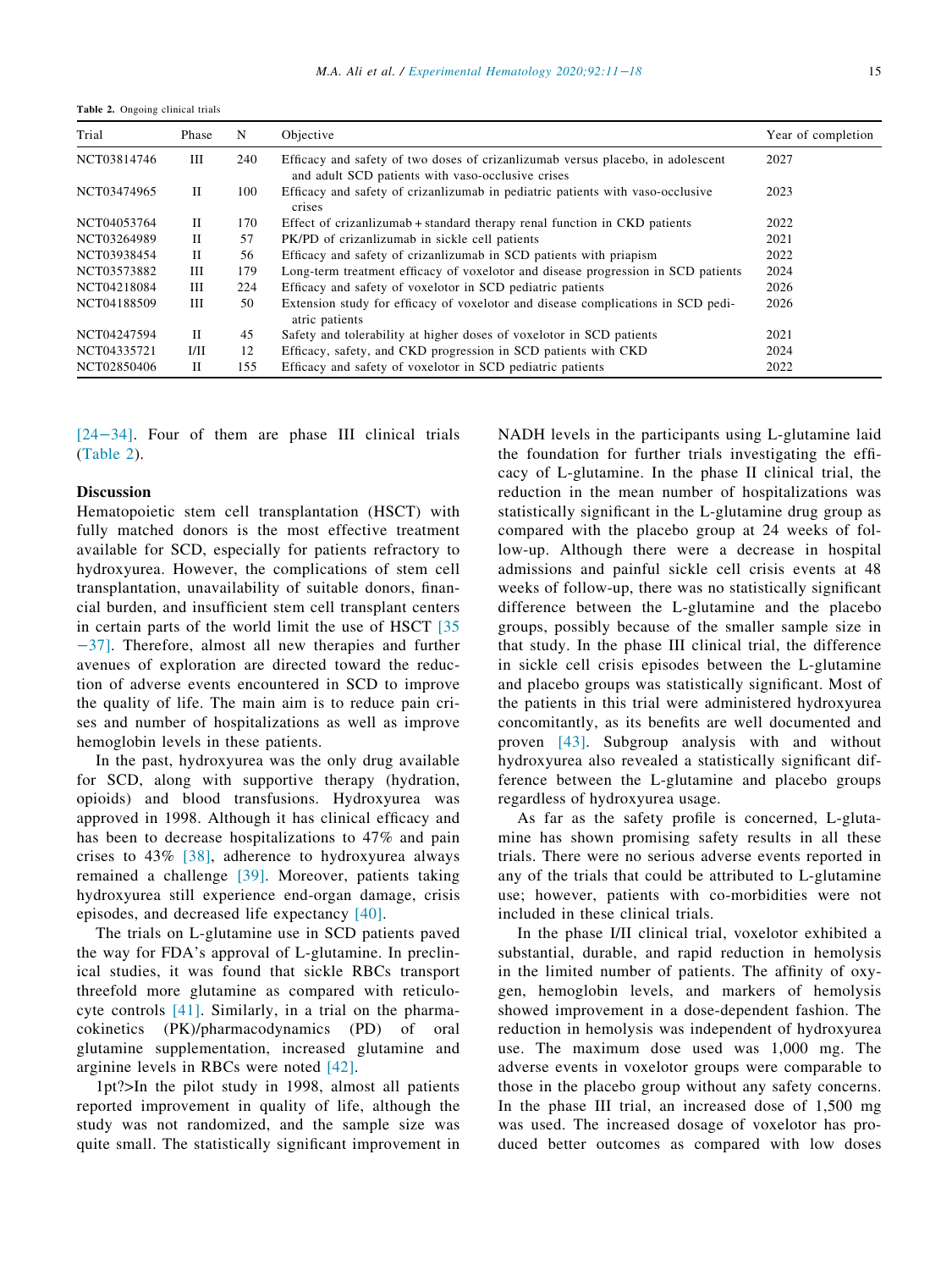without causing any severe side effects. Anemia was improved irrespective of baseline hemoglobin level or use of hydroxyurea. The improvement in hemolysis was consistent with the impact of voxelotor on HbS polymerization. In the phase I/II trial, vaso-occlusive episodes were seen in patients when they were not taking voxelotor, but the results were inconclusive. However, in the phase III trial, it was clear that the incidence of vaso-occlusive crisis episodes did not increase with voxelotor use. An abandoned SCD drug, senicapoc, was also a hemoglobin polymerization inhibitor. Senicapoc prevented polymerization by inhibiting Gardos channels of sickle cell RBC, which resulted in increased viscosity of blood and an increase in vaso-occlusive pain episodes [\[44\].](#page-7-8) In contrast, voxelotor acts by causing allosteric changes in hemoglobin, leading to increased affinity on sickle cell RBCs. This mechanism does not lead to an increase in viscosity or increase in vaso-occlusive episodes.

Ataga et al. [\[21\]](#page-6-18) conducted the first trial on crizanlizumab in SCD patients in 2017. The annual rate of sickle cell pain crisis was reduced by 45.3% in the crizanlizumab group as compared with the placebo group. In a subgroup of patients treated with hydroxyurea, the annual crisis rate was 32.1% lower in the crizanlizumab group as compared with the placebo group. Similarly, in non-hydroxyurea-treated patients, annual crisis episodes were reduced significantly in the crizanlizumab group as compared with the placebo group. In the post hoc analysis by Kutlar et al. [\[22\]](#page-6-19) in 2019, the percentage of VOC-free patients taking hydroxyurea was 33.3% in the crizanlizumab group as compared with 17.5% in the placebo group. It is noticeably clear that crizanlizumab significantly reduced VOC and delayed time to first VOC despite therapy with hydroxyurea. Similarly, the annual rate of crises decreased to 32.1% in patients taking crizanlizumab (5 mg/kg) versus placebo, even in patients with continued hydroxyurea therapy [\[21\].](#page-6-18) Also, no significant changes were observed in hemolytic variables between the crizanlizumab and placebo groups.

The safety profiles of crizanlizumab and placebo therapy were comparable. The incidence of serious infections was similar in the crizanlizumab and placebo groups in both analyses, but the trial only included patients without any co-morbidity.

VOC episodes lead to multiple acute and chronic complications that are associated with increased mortality. Similarly, the improvement in hemolysis and hemoglobin level is crucial in preventing end-organ damage. Hemolytic anemia is associated with stroke, renal failure, silent infarcts, pulmonary hypertension, and early mortality. Therefore, all three drugs can decrease mortality in SCD [45−[47\].](#page-7-9) However, the completed trials did not assess the effects of these drugs on

other complications, such as priapism, gallstones, and nephropathy. In addition, the trials did not assess efficacy and safety in pregnant or comorbid patients.

Trials on other drugs with a similar mechanism, such as prasugrel, sevuparin, rivipansel, and senicapoc, have not revealed any clinically significant improve-ments in SCD patients in phase II/III clinical trials [\[48](#page-7-10)] −[51\]](#page-7-10).

L-Glutamine, crizanlizumab, and voxelotor did not significantly increase treatment-related adverse events. The targets of action of these drugs also differed from each other, so it is possible to add the three drugs together with hydroxyurea, especially for patients who experience sickle cell complications with a two-drug combination.

SCD drugs have low compliance because of the daily dosing schedule [\[39\]](#page-7-3). Crizanlizumab has the benefit of a single dose in 4 weeks, which can increase compliance with this drug. However, the drug can only be given in the form of a 30-min-long infusion. Compliance with crizanlizumab can be increased if a simpler form of administration is developed. In epidemics or pandemics such as COVID-19, crizanlizumab can help reduce the number of pharmaceutical visits.

L-Glutamine, voxelotor, and crizanlizumab are almost 20−50 times more expensive than hydroxyurea, which can be a hurdle in the extensive use of these drugs, especially in the case of crizanlizumab and voxelotor. Although the reduction in hospitalization can compensate for the expense of these drugs, reductions in the cost of crizanlizumab and voxelotor are needed for these drugs to be used as primary treatment options for SCD [[52,](#page-7-11)[53\]](#page-7-12).

Matched SCT is the best curative treatment available, but matched donors are found for only a limited number of patients. Other curative treatments under consideration are haplo-identical SCT and gene therapy. Haplo-identical SCT broadens the availability of donors to almost all SCD patients. Still, an increase in mortality caused by complications of SCT, especially graft-versus-host disease, has limited its use in SCD patients. Recent trials have reported improvement in outcomes with refined preparative regimens and radiation therapy [[54](#page-7-13),[55](#page-7-14)]. There remains a need for more randomized clinical trials to reach any definitive conclusion. Gene therapy is also being tested for SCD patients. Matched donors are not required with gene therapy, and treatment-related complications are limited as compared with SCT. There are six ongoing clinical trials assessing the efficacy and safety of gene therapy in SCD patients, but the results are not yet available [56−[61\]](#page-7-15). The ongoing clinical trials are assessing the efficacy in different types of SCD based on the types of mutations and types of vectors available. Gene therapy is an expensive treatment, and expert skills are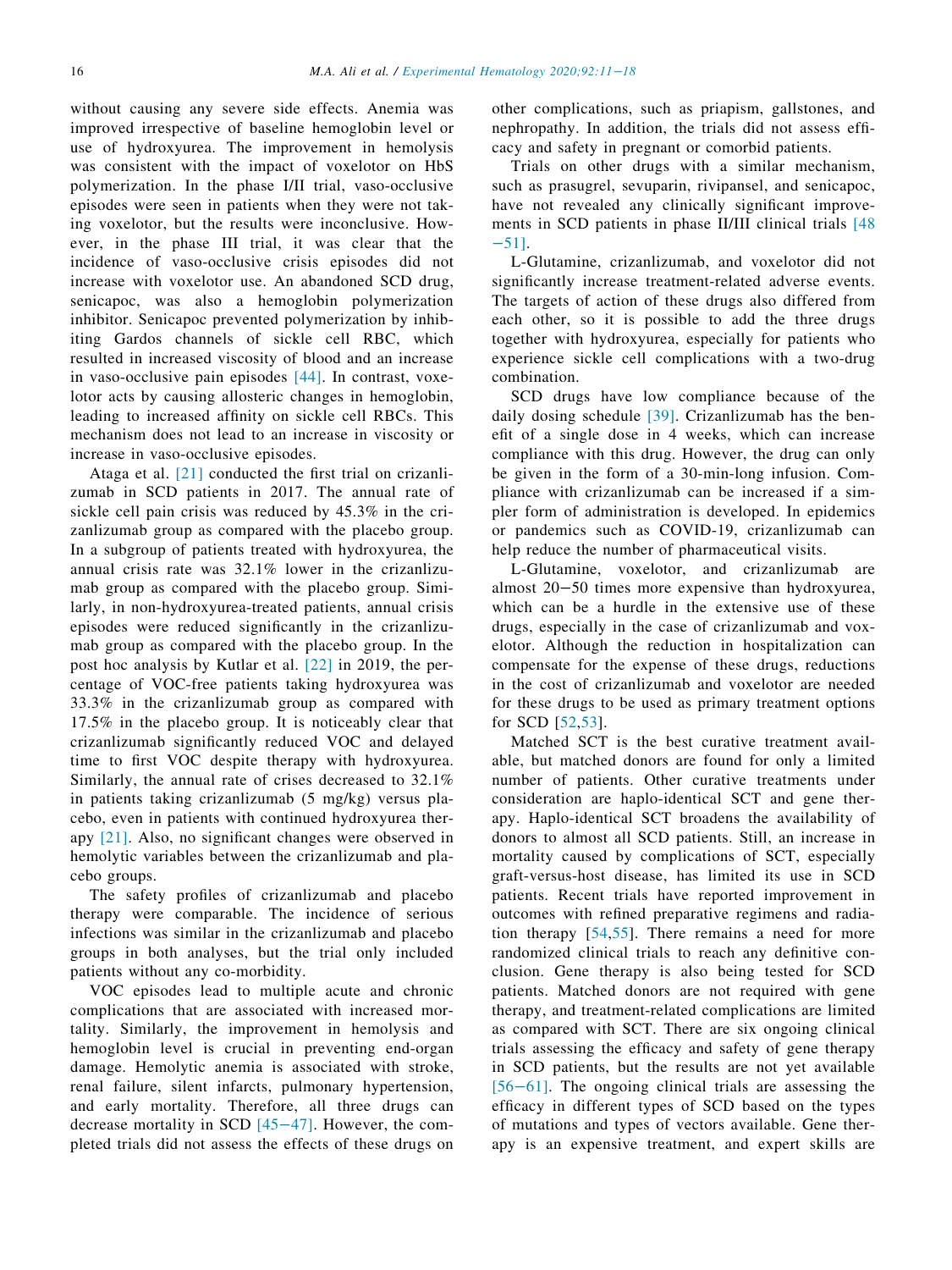<span id="page-6-1"></span>required to conduct this procedure. Collection of a sufficient number of stem cells can be a major factor in determining the outcome.

<span id="page-6-5"></span><span id="page-6-4"></span><span id="page-6-3"></span><span id="page-6-2"></span>Haplo-identical HSCT and gene therapy are currently being tested, and a limited number of fully matched donors are available, the best possible treatment is pharmacological management with drug combinations. Gene therapy has the potential to become a major curative option for SCD patients in the future. Still, it will take a certain amount of time to train the professionals with new techniques, obtain long-term outcomes, and make gene therapy cost-effective and widely available.

## <span id="page-6-6"></span>**Conclusions**

<span id="page-6-10"></span><span id="page-6-9"></span><span id="page-6-8"></span><span id="page-6-7"></span>With gene therapy and haplo-identical HSCT still under experimentation, pharmacological management is the best available treatment for patients for whom matched HSCT donors cannot be found. All three drugs—L-glutamine, voxelotor, and crizanlizumab—are well tolerated without any alarming adverse effects. L-Glutamine was tested in patients  $\geq 5$  years old, voxelotor in those  $\geq 12$  years old, and crizanlizumab in those  $\geq 16$  years old. L-Glutamine and crizanlizumab reduce the number of vaso-occlusive crisis episodes and hospitalizations, regardless of hydroxyurea use. However, these two drugs do not improve hemoglobin levels. On the other hand, voxelotor improves hemoglobin levels and prevents hemolysis in SCD patients regardless of hydroxyurea use. In the trials on voxelotor, the increase in hemoglobin levels was not associated with an increased number of VOC episodes. More multicenter, randomized, double-blind clinical trials are needed to determine the efficacy and safety of these drugs in all age groups and in participants with different health conditions.

## <span id="page-6-13"></span><span id="page-6-12"></span><span id="page-6-11"></span>Limitations

<span id="page-6-14"></span>Only one randomized clinical trial with a low risk of bias was available. In the trials on L-glutamine and crizanlizumab, a significant number of participants left the treatment without reaching the end phase. Moreover, different clinical trials tested the efficacy and safety at different doses in a specific age group. Despite these limitations, our review is able to provide a comprehensive assessment of the efficacy and safety of L-glutamine, voxelotor, and crizanlizumab in sickle cell disease.

## <span id="page-6-17"></span><span id="page-6-16"></span><span id="page-6-15"></span>Acknowledgments

<span id="page-6-18"></span>No funding or sponsorship was received for publication of this article.

## <span id="page-6-19"></span>Conflict of interest disclosure

The authors declare no conflicts of interest.

#### <span id="page-6-20"></span><span id="page-6-0"></span>References

1. [Rees DC, Williams TN, Gladwin MT. Sickle-cell disease. Lan](http://refhub.elsevier.com/S0301-472X(20)30356-8/sbref0001)[cet. 2010;376:2018–2031.](http://refhub.elsevier.com/S0301-472X(20)30356-8/sbref0001)

- 2. [Sedrak A, Kondamudi NP. Sickle cell disease. StatPearls. Trea](http://refhub.elsevier.com/S0301-472X(20)30356-8/sbref0002)[sure Island, FL: StatPearls; 2020 August 16.](http://refhub.elsevier.com/S0301-472X(20)30356-8/sbref0002)
- 3. [Houwing ME, de Pagter PJ, van Beers EJ, et al. Sickle cell dis](http://refhub.elsevier.com/S0301-472X(20)30356-8/sbref0003)[ease: clinical presentation and management of a global health](http://refhub.elsevier.com/S0301-472X(20)30356-8/sbref0003) [challenge. Blood Rev. 2019;37:100580.](http://refhub.elsevier.com/S0301-472X(20)30356-8/sbref0003)
- 4. [Galloway SJ. Harwood-Nuss](http://refhub.elsevier.com/S0301-472X(20)30356-8/sbref0004) Al. Sickle-cell anemia—a review. [J Emerg Med. 1988;6:213–226.](http://refhub.elsevier.com/S0301-472X(20)30356-8/sbref0004)
- 5. [Field JJ, Nathan DG. Advances in sickle cell therapies in the](http://refhub.elsevier.com/S0301-472X(20)30356-8/sbref0005) [hydroxyurea era. Mol Med. 2014;20\(Suppl 1\):S37–S42.](http://refhub.elsevier.com/S0301-472X(20)30356-8/sbref0005)
- 6. [Zhu X, Hu T, Ho MH, et al. Hydroxyurea differentially modu](http://refhub.elsevier.com/S0301-472X(20)30356-8/sbref0006)[lates activator and repressors of](http://refhub.elsevier.com/S0301-472X(20)30356-8/sbref0006)  $\gamma$ [-globin gene in erythroblasts](http://refhub.elsevier.com/S0301-472X(20)30356-8/sbref0006) [of responsive and non-responsive patients with sickle cell dis](http://refhub.elsevier.com/S0301-472X(20)30356-8/sbref0006)[ease in correlation with Index of Hydroxyurea Responsiveness.](http://refhub.elsevier.com/S0301-472X(20)30356-8/sbref0006) [Haematologica. 2017;102:1995–2004.](http://refhub.elsevier.com/S0301-472X(20)30356-8/sbref0006)
- 7. [Chou ST, Fasano RM. Management of patients with sickle cell](http://refhub.elsevier.com/S0301-472X(20)30356-8/sbref0007) [disease using transfusion therapy: guidelines and complications.](http://refhub.elsevier.com/S0301-472X(20)30356-8/sbref0007) [Hematol Oncol Clin North Am. 2016;30:591–608.](http://refhub.elsevier.com/S0301-472X(20)30356-8/sbref0007)
- 8. [Leonard A, Tisdale JF. Stem cell transplantation in sickle cell](http://refhub.elsevier.com/S0301-472X(20)30356-8/sbref0008) [disease: therapeutic potential and challenges faced. Expert Rev](http://refhub.elsevier.com/S0301-472X(20)30356-8/sbref0008) [Hematol. 2018;11:547–565.](http://refhub.elsevier.com/S0301-472X(20)30356-8/sbref0008)
- 9. [Chirico EN, Pialoux V. Role of oxidative stress in the pathogen](http://refhub.elsevier.com/S0301-472X(20)30356-8/sbref0009)[esis of sickle cell disease. IUBMB Life. 2012;64:72–80.](http://refhub.elsevier.com/S0301-472X(20)30356-8/sbref0009)
- 10. [Niihara Y, Zerez CR, Akiyama DS, Tanaka KR. Increased red](http://refhub.elsevier.com/S0301-472X(20)30356-8/sbref0010) [cell glutamate in sickle cell disease: evidence that increased glu](http://refhub.elsevier.com/S0301-472X(20)30356-8/sbref0010)[tamine availability is a mechanism for increased total NAD.](http://refhub.elsevier.com/S0301-472X(20)30356-8/sbref0010) [J Investig Med. 1995;43:131a.](http://refhub.elsevier.com/S0301-472X(20)30356-8/sbref0010)
- 11. [Hutchaleelaha A, Patel M, Washington C, et al. Pharmacokinet](http://refhub.elsevier.com/S0301-472X(20)30356-8/sbref0011)[ics and pharmacodynamics of voxelotor \(GBT440\) in healthy](http://refhub.elsevier.com/S0301-472X(20)30356-8/sbref0011) [adults and patients with sickle cell disease. Br J Clin Pharmacol.](http://refhub.elsevier.com/S0301-472X(20)30356-8/sbref0011) [2019;85:1290–1302.](http://refhub.elsevier.com/S0301-472X(20)30356-8/sbref0011)
- 12. Pavan AR, Dos Santos JL. Advances in sickle cell disease treatments. Curr Med Chem. 2020. https://doi.org[/10.2174/](https://doi.org/10.2174/0929867327666200610175400) [0929867327666200610175400.](https://doi.org/10.2174/0929867327666200610175400)
- 13. [Matsui NM, Borsig L, Rosen SD, et al. P-Selectin mediates the](http://refhub.elsevier.com/S0301-472X(20)30356-8/sbref0013) [adhesion of sickle erythrocytes to the endothelium. Blood.](http://refhub.elsevier.com/S0301-472X(20)30356-8/sbref0013) [2001;98:1955–1962.](http://refhub.elsevier.com/S0301-472X(20)30356-8/sbref0013)
- 14. [Turhan A, Weiss LA, Mohandas N, Coller BS, Frenette PS. Primary](http://refhub.elsevier.com/S0301-472X(20)30356-8/sbref0014) [role for adherent leukocytes in sickle cell vascular occlusion: a new](http://refhub.elsevier.com/S0301-472X(20)30356-8/sbref0014) [paradigm. Proc Natl Acad Sci USA. 2002;99:3047–3051.](http://refhub.elsevier.com/S0301-472X(20)30356-8/sbref0014)
- 15. [Aschenbrenner DS. Two new drugs for sickle cell disease. Am J](http://refhub.elsevier.com/S0301-472X(20)30356-8/sbref0015) [Nurs. 2020;120:24.](http://refhub.elsevier.com/S0301-472X(20)30356-8/sbref0015)
- 16. [Higgins JPT, Altman DG, Gøtzsche PC, et al. The Cochrane](http://refhub.elsevier.com/S0301-472X(20)30356-8/sbref0016) [Collaboration](http://refhub.elsevier.com/S0301-472X(20)30356-8/sbref0016)'s tool for assessing [risk of bias in randomised tri](http://refhub.elsevier.com/S0301-472X(20)30356-8/sbref0016)[als. BMJ. 2011;343:d5928.](http://refhub.elsevier.com/S0301-472X(20)30356-8/sbref0016)
- 17. [Niihara Y, Macan H, Eckman JR, et al. L-Glutamine therapy](http://refhub.elsevier.com/S0301-472X(20)30356-8/sbref0017) [reduces hospitalization for sickle cell anemia and sickle](http://refhub.elsevier.com/S0301-472X(20)30356-8/sbref0017)  $\beta^{\circ}$ -thal[assemia patients at six months: a phase II randomized trial. Clin](http://refhub.elsevier.com/S0301-472X(20)30356-8/sbref0017) [Pharmacol Biopharm. 2014;3:116.](http://refhub.elsevier.com/S0301-472X(20)30356-8/sbref0017)
- 18. [Niihara Y, Miller ST, Kanter J, et al. A phase 3 trial of L-gluta](http://refhub.elsevier.com/S0301-472X(20)30356-8/sbref0018)[mine in sickle cell disease. N Engl J Med. 2018;379:226–235.](http://refhub.elsevier.com/S0301-472X(20)30356-8/sbref0018)
- 19. [Howard J, Hemmaway CJ, Telfer P, et al. A phase 1/2 ascending](http://refhub.elsevier.com/S0301-472X(20)30356-8/sbref0019) [dose study and open-label extension study of voxelotor in](http://refhub.elsevier.com/S0301-472X(20)30356-8/sbref0019) [patients with sickle cell disease. Blood. 2019;133:1865–1875.](http://refhub.elsevier.com/S0301-472X(20)30356-8/sbref0019)
- 20. [Vichinsky E, Hoppe CC, Ataga KI, et al. A phase 3 randomized trial](http://refhub.elsevier.com/S0301-472X(20)30356-8/sbref0020) [of voxelotor in sickle cell disease. N Engl J Med. 2019;381:509–519.](http://refhub.elsevier.com/S0301-472X(20)30356-8/sbref0020)
- 21. [Ataga KI, Kutlar A, Kanter J, et al. Crizanlizumab for the pre](http://refhub.elsevier.com/S0301-472X(20)30356-8/sbref0021)[vention of pain crises in sickle cell disease. N Engl J Med.](http://refhub.elsevier.com/S0301-472X(20)30356-8/sbref0021) [2017;376:429–439.](http://refhub.elsevier.com/S0301-472X(20)30356-8/sbref0021)
- 22. [Kutlar A, Kanter J, Liles DK, et al. Effect of crizanlizumab on](http://refhub.elsevier.com/S0301-472X(20)30356-8/sbref0022) [pain crises in subgroups of patients with sickle cell disease: a](http://refhub.elsevier.com/S0301-472X(20)30356-8/sbref0022) [SUSTAIN study analysis. Am J Hematol. 2019;94:55–61.](http://refhub.elsevier.com/S0301-472X(20)30356-8/sbref0022)
- 23. [Niihara Y, Zerez CR, Akirama DS, Tanaka KR. Oral](http://refhub.elsevier.com/S0301-472X(20)30356-8/sbref0023) [L](http://refhub.elsevier.com/S0301-472X(20)30356-8/sbref0023)-[glutamine therapy for sickle cell anemia: I. Subjective clini](http://refhub.elsevier.com/S0301-472X(20)30356-8/sbref0023)[cal improvement and favorable change in red cell NAD redox](http://refhub.elsevier.com/S0301-472X(20)30356-8/sbref0023) [potential. Am J Hematol. 1998;58:117–121.](http://refhub.elsevier.com/S0301-472X(20)30356-8/sbref0023)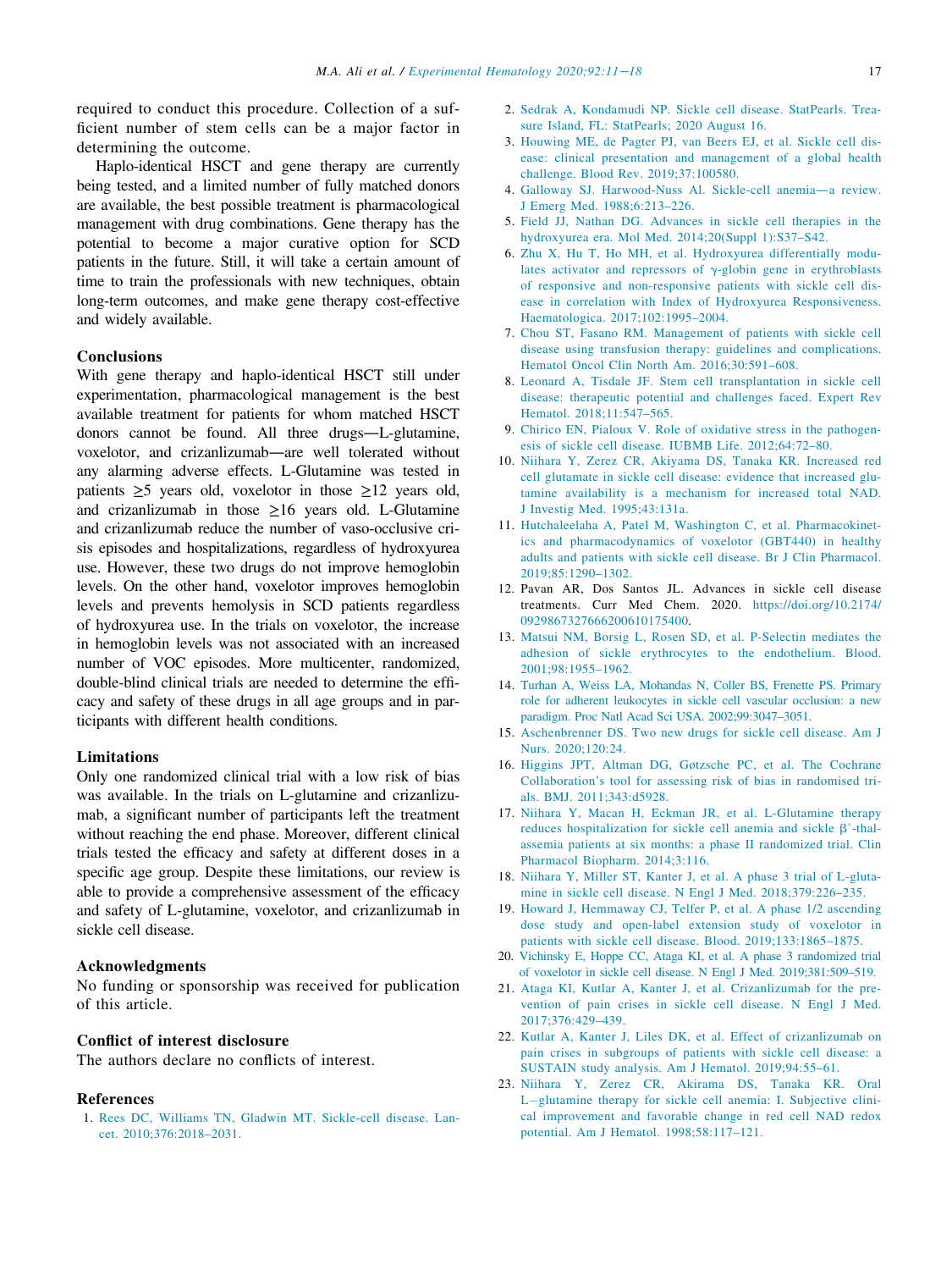- <span id="page-7-0"></span>24. A voxelotor for sickle cell anemia patients at highest risk for progression of chronic kidney disease. Available at: [https://Clin](https://ClinicalTrials.gov/show/NCT04335721)[icalTrials.gov/show/NCT04335721](https://ClinicalTrials.gov/show/NCT04335721). Accessed January 8, 2020.
- <span id="page-7-8"></span>25. Dose escalation study to evaluate the safety, tolerability, PK and PD of voxelotor in patients with SCD. Available at: [https://Clin](https://ClinicalTrials.gov/show/NCT04247594)[icalTrials.gov/show/NCT04247594](https://ClinicalTrials.gov/show/NCT04247594). Accessed January 8, 2020.
- <span id="page-7-9"></span>26. Study to evaluate the effect of GBT440 on TCD in pediatrics with sickle cell disease. Available at: [https://ClinicalTrials.gov/](https://ClinicalTrials.gov/show/NCT04218084) [show/NCT04218084](https://ClinicalTrials.gov/show/NCT04218084). Accessed January 8, 2020.
- 27. Pediatric open-label extension of voxelotor. Available at: [https://Clini](https://ClinicalTrials.gov/show/NCT04188509)[calTrials.gov/show/NCT04188509.](https://ClinicalTrials.gov/show/NCT04188509) Accessed January 8, 2020.
- <span id="page-7-10"></span>28. Study exploring the effect of crizanlizumab on kidney function in patients with chronic kidney disease caused by sickle cell disease. Available at: <https://ClinicalTrials.gov/show/NCT04053764>. Accessed January 8, 2020.
- 29. A study to evaluate the safety and efficacy of crizanlizumab in sickle cell disease related priapism. Available at: [https://Clini](https://ClinicalTrials.gov/show/NCT03938454)[calTrials.gov/show/NCT03938454](https://ClinicalTrials.gov/show/NCT03938454). Accessed January 8, 2020.
- 30. Study of two doses of crizanlizumab versus placebo in adolescent and adult sickle cell disease patients. Available at: [https://ClinicalTrials.](https://ClinicalTrials.gov/show/NCT03814746) [gov/show/NCT03814746.](https://ClinicalTrials.gov/show/NCT03814746) Accessed January 8, 2020.
- 31. Study to assess the effect of long-term treatment with voxelotor in participants who have completed treatment in Study GBT440- 031. Available at: <https://ClinicalTrials.gov/show/NCT03573882>. Accessed January 8, 2020.
- 32. Study of dose confirmation and safety of crizanlizumab in pediatric sickle cell disease patients. Available at: [https://Clinical-](https://ClinicalTrials.gov/show/NCT03474965)[Trials.gov/show/NCT03474965](https://ClinicalTrials.gov/show/NCT03474965). Accessed January 8, 2020.
- <span id="page-7-11"></span>33. Pharmacokinetics and pharmacodynamics study of SEG101 (crizanlizumab) in sickle cell disease (SCD) patients with vasoocclusive crisis (VOC). Available at: [https://ClinicalTrials.gov/](https://ClinicalTrials.gov/show/NCT03264989) [show/NCT03264989](https://ClinicalTrials.gov/show/NCT03264989). Accessed January 8, 2020.
- <span id="page-7-12"></span>34. Study to evaluate the effect of GBT440 in pediatrics with sickle cell disease. Available at: <https://ClinicalTrials.gov/show/NCT02850406>. Accessed January 8, 2020.
- <span id="page-7-13"></span><span id="page-7-1"></span>35. [Zaidi U, Shamsi TS, Farzana T, et al. Capacity building of stem](http://refhub.elsevier.com/S0301-472X(20)30356-8/sbref0035) [cell transplantation facilities in Pakistan: joint efforts of NIBD,](http://refhub.elsevier.com/S0301-472X(20)30356-8/sbref0035) [government, and private-sector institutions. Blood Adv. 2019;3](http://refhub.elsevier.com/S0301-472X(20)30356-8/sbref0035) [\(Suppl 1\):41–44.](http://refhub.elsevier.com/S0301-472X(20)30356-8/sbref0035)
- <span id="page-7-14"></span>36. [Dew A, Collins-Jones D, Artz A, et al. Paucity of HLA-identical](http://refhub.elsevier.com/S0301-472X(20)30356-8/sbref0036) [unrelated donors for African-Americans with hematologic malig](http://refhub.elsevier.com/S0301-472X(20)30356-8/sbref0036)[nancies: the need for new donor options. Biol Blood Marrow](http://refhub.elsevier.com/S0301-472X(20)30356-8/sbref0036) [Transplant. 2008;14:938–941.](http://refhub.elsevier.com/S0301-472X(20)30356-8/sbref0036)
- 37. [Broder MS, et al. The cost of hematopoietic stem-cell transplantation](http://refhub.elsevier.com/S0301-472X(20)30356-8/sbref0037) [in the United States. Am Health Drug Benefits. 2017;10:366–374.](http://refhub.elsevier.com/S0301-472X(20)30356-8/sbref0037)
- <span id="page-7-15"></span><span id="page-7-2"></span>38. [Quarmyne MO, Dong W, Theodore R, et al. Hydroxyurea effec](http://refhub.elsevier.com/S0301-472X(20)30356-8/sbref0038)[tiveness in children and adolescents with sickle cell anemia: a](http://refhub.elsevier.com/S0301-472X(20)30356-8/sbref0038) [large retrospective, population-based cohort. Am J Hematol.](http://refhub.elsevier.com/S0301-472X(20)30356-8/sbref0038) [2017;92:77–81.](http://refhub.elsevier.com/S0301-472X(20)30356-8/sbref0038)
- <span id="page-7-3"></span>39. [Badawy SM, Thompson AA, Liem RI. Beliefs about hydroxy](http://refhub.elsevier.com/S0301-472X(20)30356-8/sbref0039)[urea in youth with sickle cell disease. Hematol Oncol Stem Cell](http://refhub.elsevier.com/S0301-472X(20)30356-8/sbref0039) [Ther. 2018;11:142–148.](http://refhub.elsevier.com/S0301-472X(20)30356-8/sbref0039)
- <span id="page-7-4"></span>40. [Steinberg MH, Barton F, Castro O, et al. Effect of hydroxyurea on](http://refhub.elsevier.com/S0301-472X(20)30356-8/sbref0040) [mortality and morbidity in adult sickle cell anemia: risks and benefits](http://refhub.elsevier.com/S0301-472X(20)30356-8/sbref0040) [up to 9 years of treatment. JAMA. 2003;289:1645–1651.](http://refhub.elsevier.com/S0301-472X(20)30356-8/sbref0040)
- <span id="page-7-5"></span>41. [Niihara Y, Zerez Akiyama DS, Tanaka KR. Increased red cell](http://refhub.elsevier.com/S0301-472X(20)30356-8/sbref0041) [glutamine availability in sickle cell anemia: I. Demonstration of](http://refhub.elsevier.com/S0301-472X(20)30356-8/sbref0041) [a several fold increase in active glutamine transport in intact red](http://refhub.elsevier.com/S0301-472X(20)30356-8/sbref0041) [cells. Blood. 1994;84\(10 Suppl 1\):405A.](http://refhub.elsevier.com/S0301-472X(20)30356-8/sbref0041)
- <span id="page-7-6"></span>42. [Morris CR, Kuypers F, Hagar RW, et al. Metabolic fate of oral](http://refhub.elsevier.com/S0301-472X(20)30356-8/sbref0042) [glutamine supplementation within plasma and erythrocytes of](http://refhub.elsevier.com/S0301-472X(20)30356-8/sbref0042) [patients with sickle cell disease:](http://refhub.elsevier.com/S0301-472X(20)30356-8/sbref0042) preliminary pharmacokinetics [results. Blood. 2010;116:1636.](http://refhub.elsevier.com/S0301-472X(20)30356-8/sbref0042)
- <span id="page-7-7"></span>43. Hsu L, Saha A. Featured clinical topic: summary of the 2014 NHLBI guidelines to manage sickle cell disease. Available at: [https://www.](https://www.aap.org/en-us/Documents/soho_clinical_topic_sickle_cell.pdf)

[aap.org/en-us/Documents/soho\\_clinical\\_topic\\_sickle\\_cell.pdf](https://www.aap.org/en-us/Documents/soho_clinical_topic_sickle_cell.pdf). Accessed January 8, 2020.

- 44. [Ataga KI, Smith WR, De Castro LM, et al. Efficacy and safety](http://refhub.elsevier.com/S0301-472X(20)30356-8/sbref0044) [of the Gardos channel blocker, senicapoc \(ICA-17043\), in](http://refhub.elsevier.com/S0301-472X(20)30356-8/sbref0044) [patients with sickle cell anemia. Blood. 2008;111:3991–3997.](http://refhub.elsevier.com/S0301-472X(20)30356-8/sbref0044)
- 45. [Kato GJ, Piel FB, Reid CD, et al.](http://refhub.elsevier.com/S0301-472X(20)30356-8/sbref0045) Sickle cell disease. Nat Rev [Dis Primers. 2018;4:18010.](http://refhub.elsevier.com/S0301-472X(20)30356-8/sbref0045)
- 46. [Ohene-Frempong K, Weiner SJ, Sleeper LA, et al. Cerebrovas](http://refhub.elsevier.com/S0301-472X(20)30356-8/sbref0046)[cular accidents in sickle cell disease: rates and risk factors.](http://refhub.elsevier.com/S0301-472X(20)30356-8/sbref0046) [Blood. 1998;91:288–294.](http://refhub.elsevier.com/S0301-472X(20)30356-8/sbref0046)
- 47. [Ware RE, de Montalembert M, Tshilolo L, Abboud MR. Sickle](http://refhub.elsevier.com/S0301-472X(20)30356-8/sbref0047) [cell disease. Lancet. 2017;390:311–323.](http://refhub.elsevier.com/S0301-472X(20)30356-8/sbref0047)
- 48. [Ataga KI, Reid M, Ballas SK, et al. Improvements in haemolysis](http://refhub.elsevier.com/S0301-472X(20)30356-8/sbref0048) [and indicators of erythrocyte survival do not correlate with acute](http://refhub.elsevier.com/S0301-472X(20)30356-8/sbref0048) [vaso-occlusive crises in patients with sickle cell disease: a phase](http://refhub.elsevier.com/S0301-472X(20)30356-8/sbref0048) [III randomized, placebo-controlled, double-blind study of the](http://refhub.elsevier.com/S0301-472X(20)30356-8/sbref0048) [Gardos channel blocker senicapoc \(ICA-17043\). Br J Haematol.](http://refhub.elsevier.com/S0301-472X(20)30356-8/sbref0048) [2011;153:92–104.](http://refhub.elsevier.com/S0301-472X(20)30356-8/sbref0048)
- 49. [Heeney MM, Hoppe CC, Abboud MR, et al. A multinational](http://refhub.elsevier.com/S0301-472X(20)30356-8/sbref0049) [trial of prasugrel for sickle cell vaso-occlusive events. N Engl J](http://refhub.elsevier.com/S0301-472X(20)30356-8/sbref0049) [Med. 2016;374:625–635.](http://refhub.elsevier.com/S0301-472X(20)30356-8/sbref0049)
- 50. Efficacy and safety of rivipansel (GMI-1070) in the treatment of vaso-occlusive crisis in hospitalized subjects with sickle cell disease. Available at: <https://ClinicalTrials.gov/show/NCT02187003>. Accessed January 8, 2020.
- 51. Sevuparin infusion for the management of acute VOC in subjects with SCD. Available at: <https://ClinicalTrials.gov/show/NCT02515838>. Accessed January 8, 2020.
- 52. [Fingar KR, Owens PL, Reid LD, Mistry KB, Barrett ML. Char](http://refhub.elsevier.com/S0301-472X(20)30356-8/sbref0052)[acteristics of inpatient hospital stays involving sickle cell dis](http://refhub.elsevier.com/S0301-472X(20)30356-8/sbref0052)ease, 2000−[2016: Statistical Brief #251. Healthcare Cost and](http://refhub.elsevier.com/S0301-472X(20)30356-8/sbref0052) [Utilization Project \(HCUP\) Statistical Briefs. Rockville, MD:](http://refhub.elsevier.com/S0301-472X(20)30356-8/sbref0052) [Agency for Healthcare Research and Quality; 2019 September 3.](http://refhub.elsevier.com/S0301-472X(20)30356-8/sbref0052)
- 53. [Onasanya O, Park JE, Zafari Z. PCN125 novel anti-sickling agents](http://refhub.elsevier.com/S0301-472X(20)30356-8/sbref0053) [and hydroxyurea versus chronic transfusions in sickle cell disease: a](http://refhub.elsevier.com/S0301-472X(20)30356-8/sbref0053) [cost-effectiveness analysis. Value Health. 2020;23:S45.](http://refhub.elsevier.com/S0301-472X(20)30356-8/sbref0053)
- 54. [Bola](http://refhub.elsevier.com/S0301-472X(20)30356-8/sbref0054)ñ[os-Meade J, Cooke KR, Gamper CJ, et al. Effect of](http://refhub.elsevier.com/S0301-472X(20)30356-8/sbref0054) [increased dose of total body irradiation on graft failure associ](http://refhub.elsevier.com/S0301-472X(20)30356-8/sbref0054)[ated with HLA-haploidentical transplantation in patients with](http://refhub.elsevier.com/S0301-472X(20)30356-8/sbref0054) [severe haemoglobinopathies: a prospective clinical trial. Lancet](http://refhub.elsevier.com/S0301-472X(20)30356-8/sbref0054) [Haematol. 2019;6:e183–e193.](http://refhub.elsevier.com/S0301-472X(20)30356-8/sbref0054)
- 55. [Pawlowska AB, Cheng JC, Karras NA, et al. HLA haploidentical](http://refhub.elsevier.com/S0301-472X(20)30356-8/sbref0055) [stem cell transplant with pretransplant immunosuppression for](http://refhub.elsevier.com/S0301-472X(20)30356-8/sbref0055) [patients with sickle cell disease. Biol Blood Marrow Transplant.](http://refhub.elsevier.com/S0301-472X(20)30356-8/sbref0055) [2018;24:185–189.](http://refhub.elsevier.com/S0301-472X(20)30356-8/sbref0055)
- 56. A study evaluating gene therapy with BB305 lentiviral vector in sickle cell disease. Available at: [https://ClinicalTrials.gov/show/](https://ClinicalTrials.gov/show/NCT04293185) [NCT04293185](https://ClinicalTrials.gov/show/NCT04293185). Accessed January 8, 2020.
- 57. CSL200 gene therapy in adults with severe sickle cell disease. Available at: <https://ClinicalTrials.gov/show/NCT04091737>. Accessed January 8, 2020.
- 58. Safety and efficacy of gene therapy of the sickle cell disease by transplantation of an autologous CD34+ enriched cell fraction that contains CD34+ cells transduced ex vivo with the GLOBE1 lentiviral vector expressing the  $\beta$ AS3 globin gene in patients with sickle cell disease (DREPAGLOBE). Available at: [https://ClinicalTrials.gov/show/](https://ClinicalTrials.gov/show/NCT03964792) [NCT03964792.](https://ClinicalTrials.gov/show/NCT03964792) Accessed January 8, 2020.
- 59. Gene transfer for sickle cell disease. Available at: [https://Clini](https://ClinicalTrials.gov/show/NCT03282656)[calTrials.gov/show/NCT03282656](https://ClinicalTrials.gov/show/NCT03282656). Accessed January 8, 2020.
- 60. Stem cell gene therapy for sickle cell disease. Available at: [https://ClinicalTrials.gov/show/NCT02247843.](https://ClinicalTrials.gov/show/NCT02247843) Accessed January 8, 2020.
- 61. Gene transfer for patients with sickle cell disease. Available at: [https://ClinicalTrials.gov/show/NCT02186418.](https://ClinicalTrials.gov/show/NCT02186418) Accessed January 8, 2020.